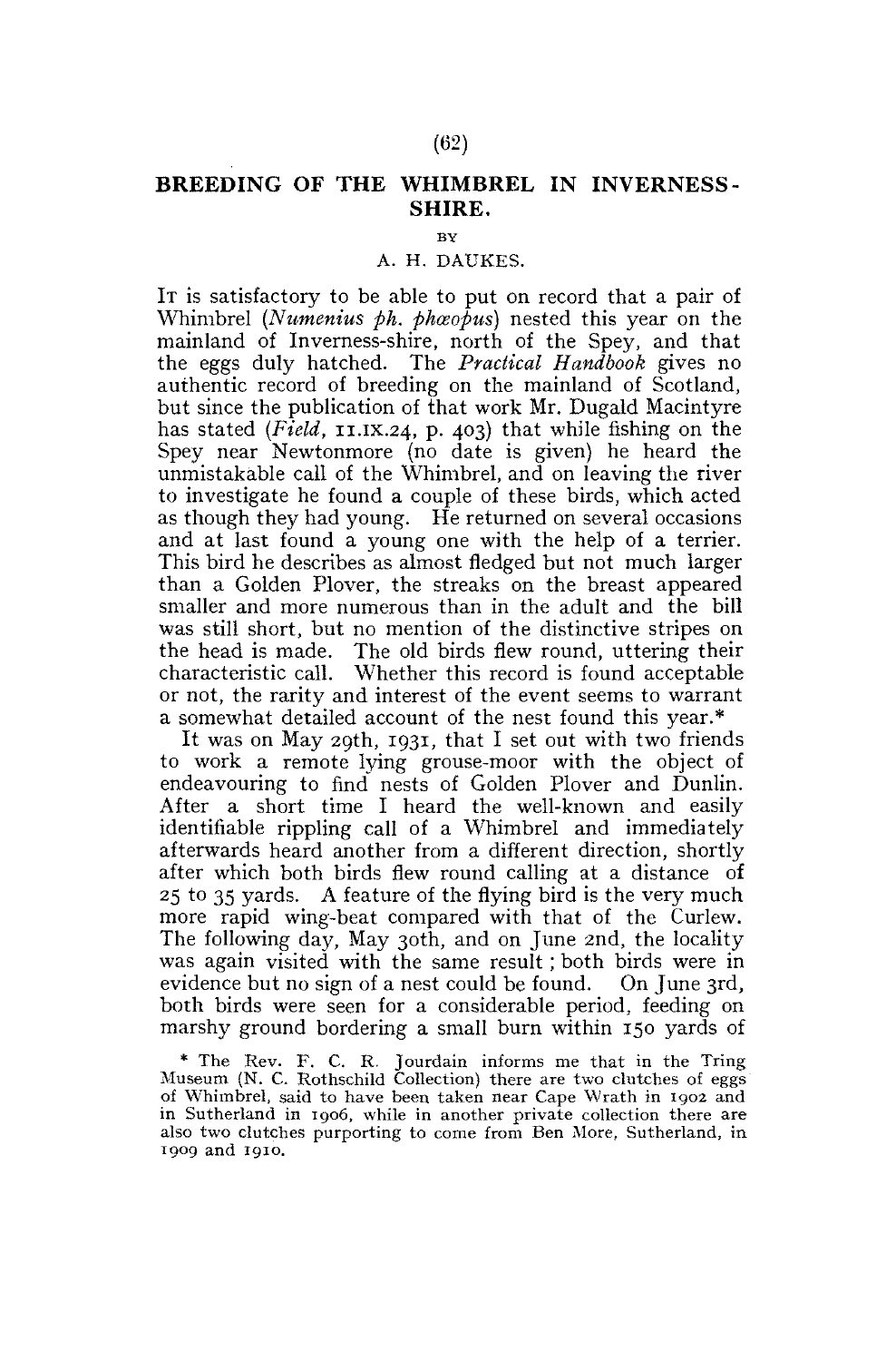where they were seen on the first day. Owing to the birds' extreme tameness an excellent opportunity was offered to myself and a friend of watching them at a range of 30 to 40 yards. At this distance, with powerful glasses  $(X_{12} \text{Zeiss})$ . every feather was clearly defined and the light eye-stripe contrasting with the dark crown was very conspicuous ; also the very much smaller size of the bird compared with the Curlew and the considerably shorter and less decurved beak. During the whole of this period both birds continually made from the ground their ordinary rippling note,



Nest of Whimbrel in Inverness-shire, June 3rd, 1931. *(Photographed by* A. H. Daukes.)

but very gently, so as only just to be audible at a distance of 40 yards. As the birds, although feeding, appeared to be anxious, we thought it possible that we might be near the nest and therefore moved away about 50 yards. We then picked them up again, each observer concentrating on one bird. The left-hand bird gradually worked to the left, feeding spasmodically apparently on flies on the grass about 9 inches above the ground, while the other proceeded quickly to the right, feeding in a similar fashion. In about ten minutes this bird had covered approximately 100 yards when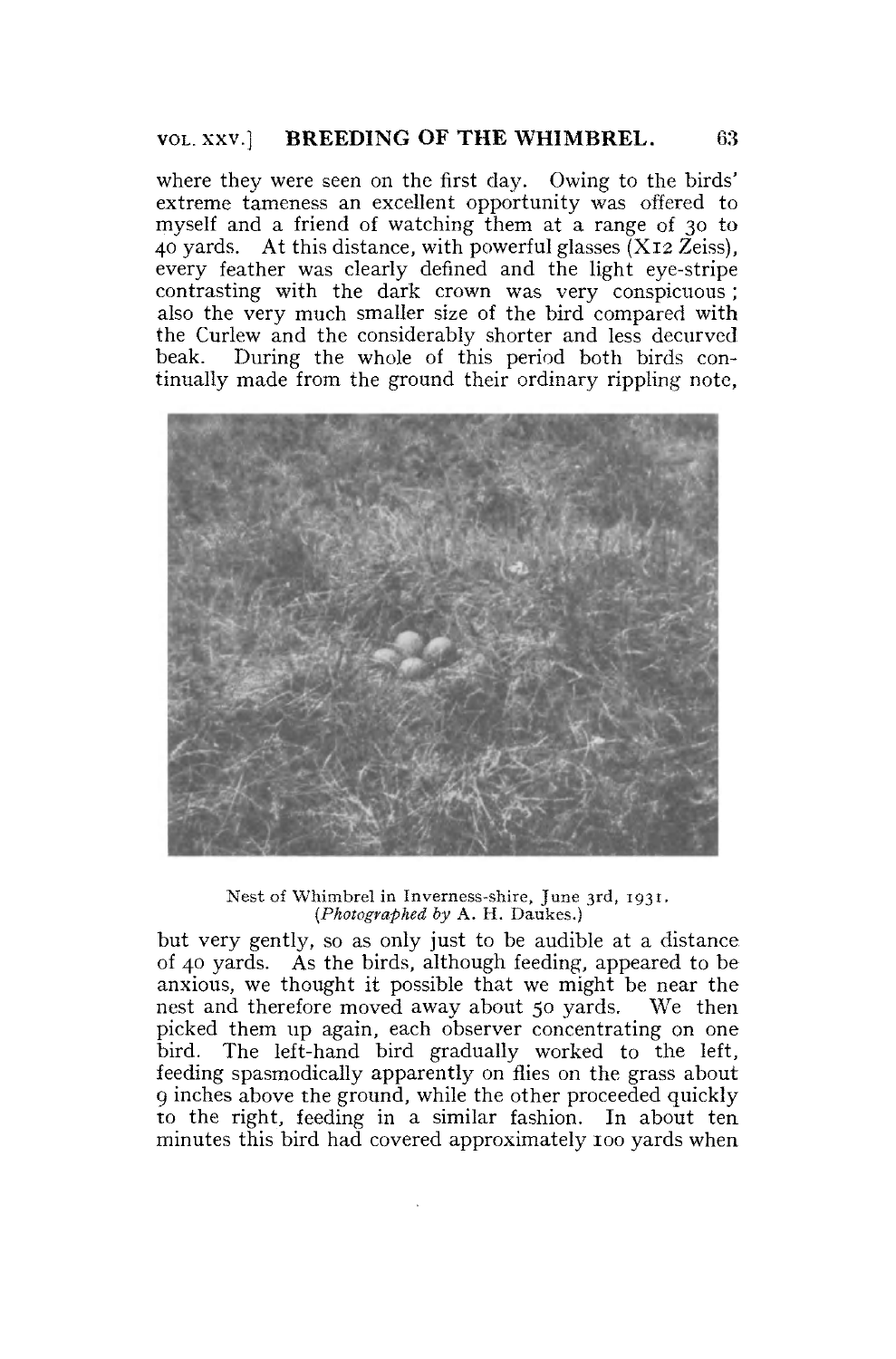it settled apparently on its nest. The spot was marked and walked up, when the nest was found with four eggs. These were similar to those of the Curlew but considerably smaller and rather more pointed. The bird appeared to run from the nest and not to rise direct.



Breeding Ground of Whimbrel in Inverness-shire, June 1931. *(Photographed by* A. H. Daukes.)

The ground is about 1,500 feet above sea-level and consists of a stretch of miniature peathags by the side of a small burn, small hummocks of lichen, dry grass and heather not above 9 inches in height interspersed with hollows containing water, wet peat or sphagnum moss. The nest was in dry grass on a hummock and was quite open and lined with a